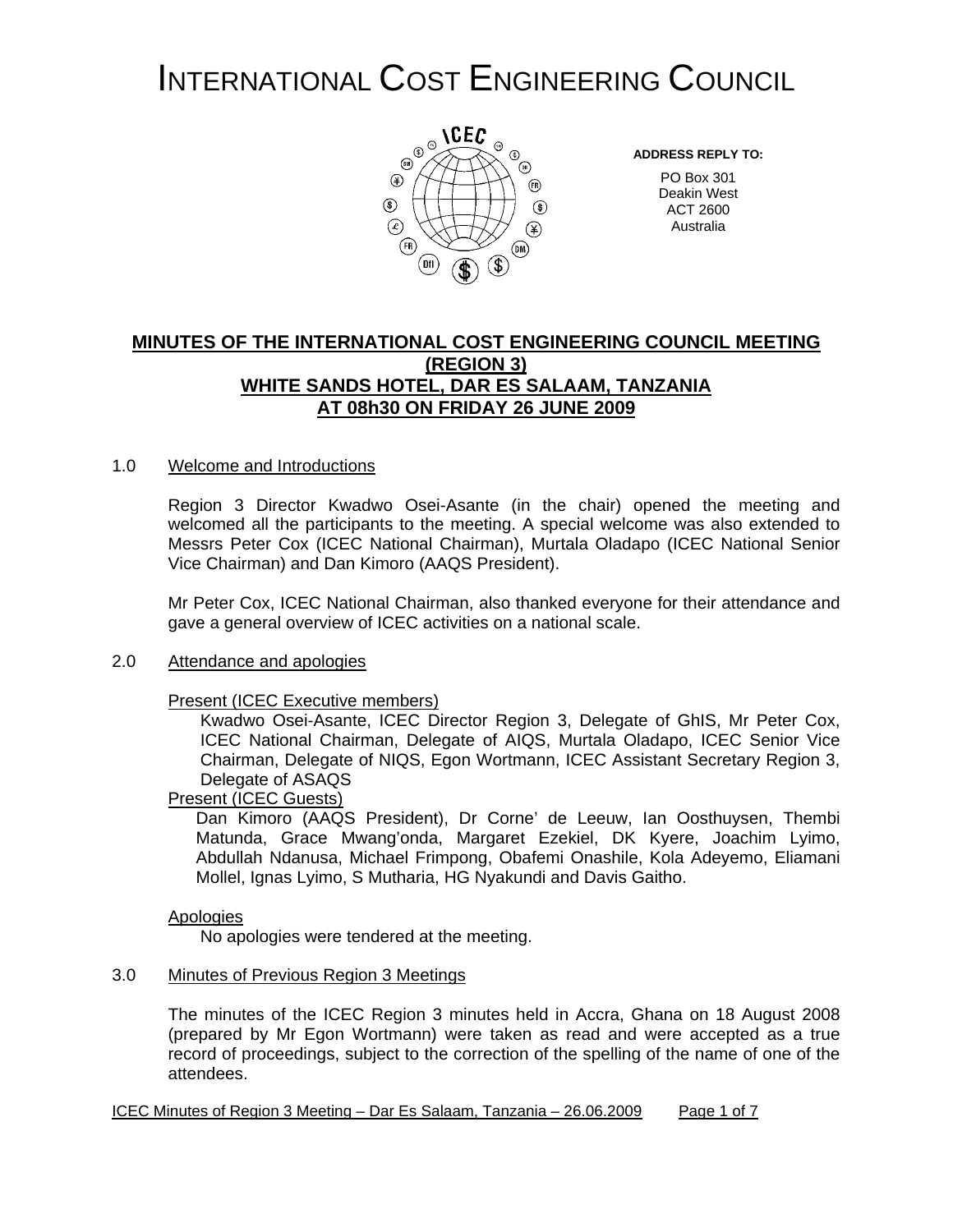The adoption of the minutes was proposed by Mr Kwadwo Osei-Asante and seconded by Mr Murtala Oladapo.

#### 4.0 Matters Arising from these Minutes

None to report on.

#### 5.0 Officers Reports

#### 5.1 Region 3 Director Report :

The Region 3 Director, Kwadwo Osei-Asante, gave a verbal overview of the recent activities of ICEC within the Region 3 zone. Items that were specifically emphasised included the following:

- He was pleased with the good relations and liaison between the ICEC representatives and the AAQS representatives, also with particular reference to the arrangements of the AAQS Council meeting and conference held the previous day. He thanked TIQS for their good arrangements of these meetings
- He announced that Dr Corne' de Leeuw and Mr Egon Wortmann (both from South Africa) had been awarded the DIF award at the ICEC Congress held in Toronto, Canada during July 2008
- He further announced that Mr Francis Githaiga (from Kenya) had also been posthumously awarded the DIF award at the ICEC Congress held in Toronto, Canada during July 2008
- The ICEC International Congress 2012 will be hosted by the ASAQS in Durban, South Africa from 23 to 27 June 2012. This was confirmed and ratified during the ICEC Congress held in Toronto, Canada during July 2008
- It was announced that TIQS had decided to take up membership of ICEC. A formal application form was ceremoniously handed over to Mrs Grace Mwang'onda, a representative of the TIQS, by Mr Peter Cox
- Further attention to be given to the following associations that are contemplating membership of ICEC in Africa :
	- o Namibia
	- o Zimbabwe
	- o Gabon
	- o Sierra Leone.

It was further suggested and agreed that a standard "*ICEC Membership Pack*" be developed for handing over to such new applicants of ICEC. Mr Murtala Oladapo was tasked to follow through with this action item.

#### 5.2 GhIS (Ghana)

Mr Michael Frimpong distributed a written report from GhIS and gave a verbal summary of developments within Ghana. This report is appended as an attachment to these minutes.

It was reported that Mr Kwadwo Osei-Asante had been elected President of GhIS, who were also celebrating their 40th anniversary. A letter of congratulations had been sent by ICEC to GhIS wishing them well on this historic milestone.

#### ICEC Minutes of Region 3 Meeting – Dar Es Salaam, Tanzania – 26.06.2009 Page 2 of 7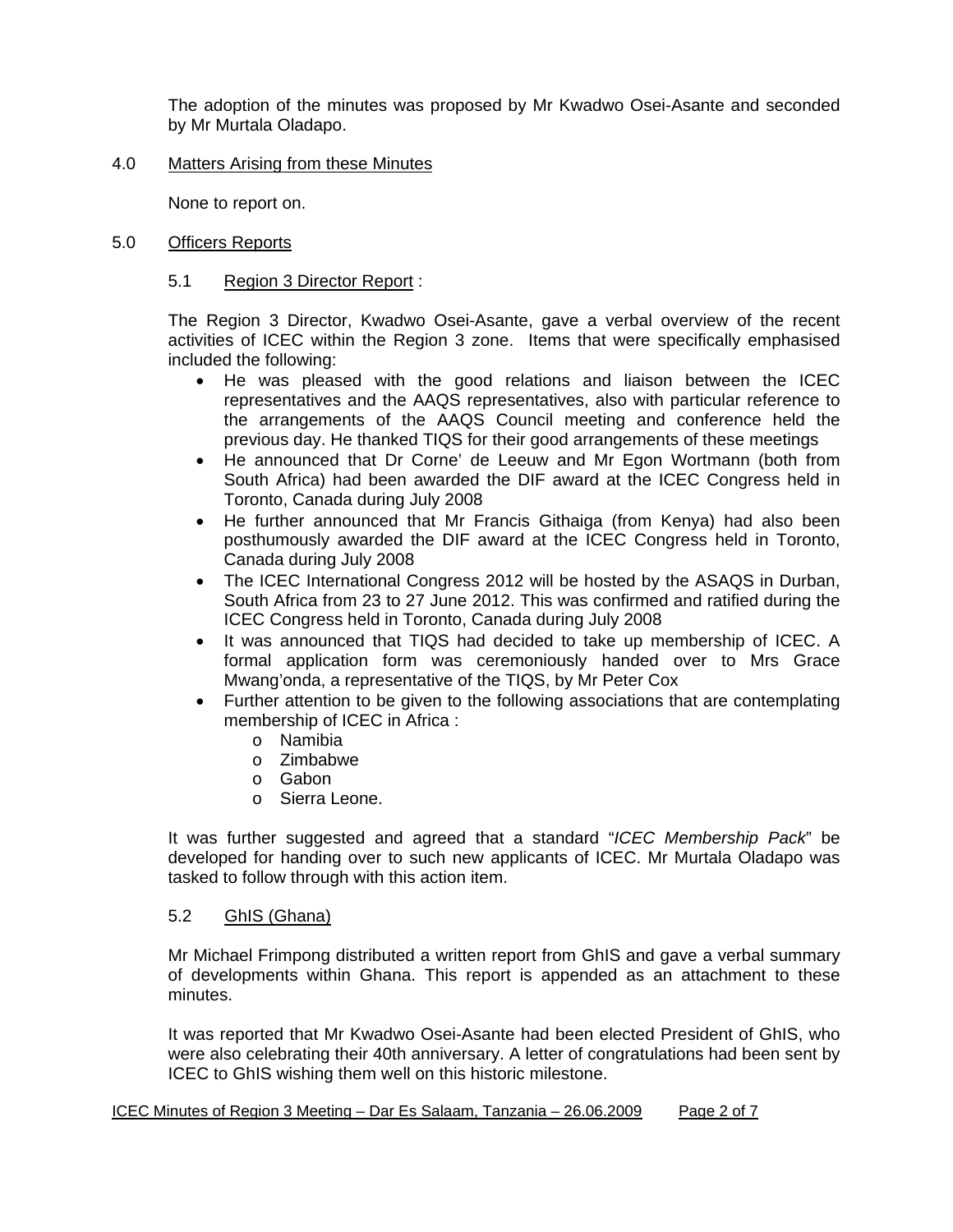#### 5.3 NIQS (Nigeria)

A verbal report was given by Mr Obafemi Onashile (Secretary on NIQS International Affairs) of developments within Nigeria. He promised that a written report would be forthcoming, which on receipt will be added as an attachment to these minutes.

He reported on a total membership of with the NIQS of 6516 members and 228 practices. The current president is Mr Felix Okereke Onyeri.

#### 5.4 ASAQS (South Africa)

Region 3 Assistant Secretary, Mr Egon Wortmann, provided a written report on ASAQS activities and discussed the content in some detail. Some of the highlights in the report included the following:

- The ICEC International Congress 2012 will be hosted by the ASAQS in Durban, South Africa from 23 to 27 June 2012. This was confirmed and ratified during the ICEC Congress held in Toronto, Canada during July 2008.
- DIF awards had also been presented to Dr Corne' de Leeuw and Mr Egon Wortmann at the ICEC Congress held in Toronto, Canada during July 2008
- The ASAQS currently has 3697 individual members and 760 registered practices
- The current President is Mr Indresen Pillay.

#### 5.5 Kenya

A verbal report was given by Mr Dan Kimoro (President of AAQS) of developments within Kenya. No written report was presented.

#### 6 New and Potential Members

No new formal applications for membership of ICEC had been received, but potential new members should where possible be targeted through the existing structures of the both the AAQS and ICEC. Further attention to be given to the following associations that are contemplating membership of ICEC within Africa:

- o Tanzania
- o Namibia
- o Zimbabwe
- o Gabon
- o Sierra Leone.

#### 7 Co-Operation with other bodies

The meeting took note of the ongoing liaison of ICEC with the following bodies:

- AAQS active general participation was noted and acknowledged
- FIG active participation of the Commission 10 through Mr Andrew Morley was noted and acknowledged
- IPMA Mr Murtala Oladapo reported on developments through the main ICEC Council
- PAQS Mr Wortmann reported on the forthcoming PAQS Congress scheduled for Kuala Lumpur during August 2009. Mr Dan Kimoro is planning to attend that congress as a representative of the AAQS
- RICS limited international relevance and co-operation was noted

ICEC Minutes of Region 3 Meeting – Dar Es Salaam, Tanzania – 26.06.2009 Page 3 of 7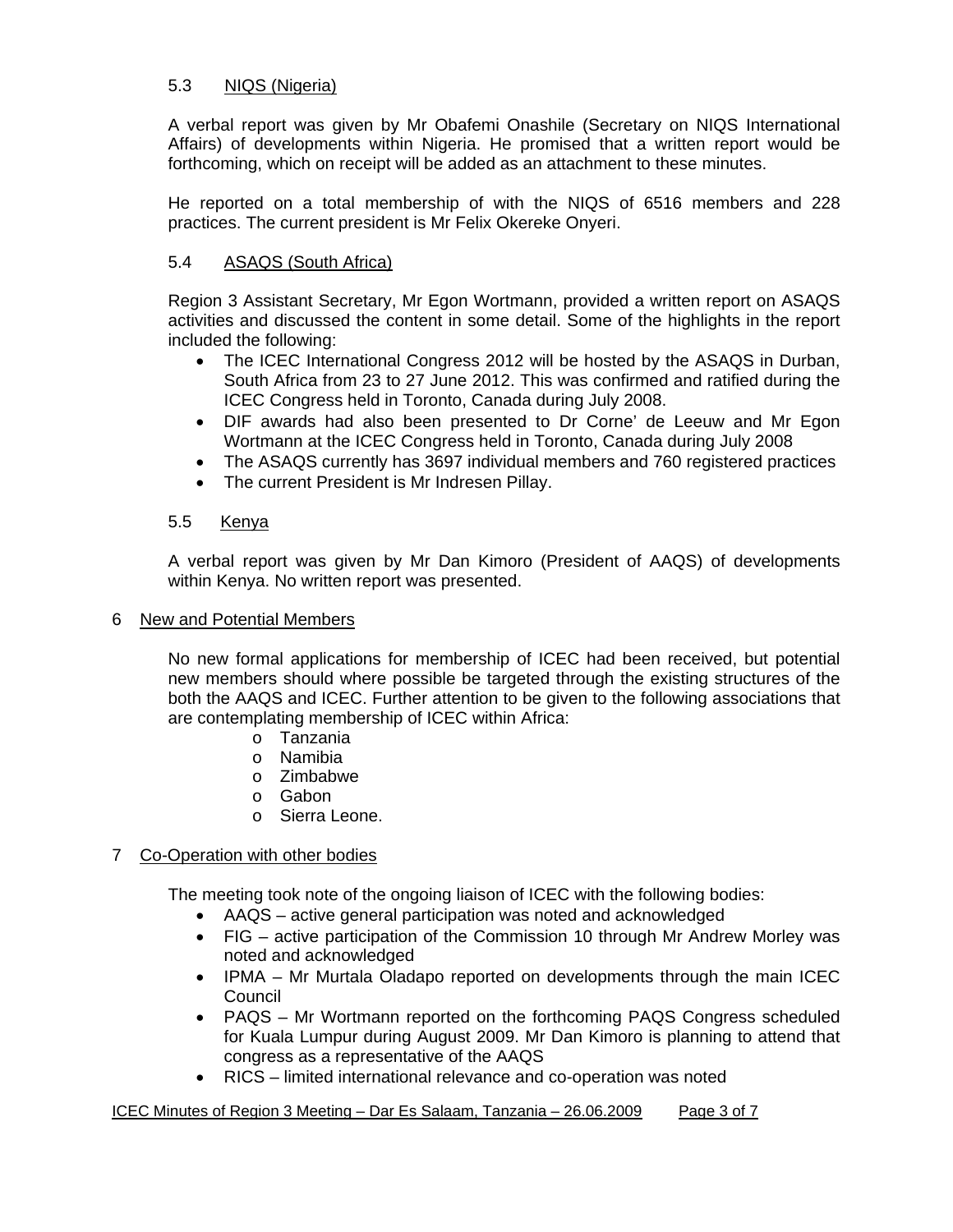#### 8 ICEC International Cost Model / Location Factor Project

The meeting was reminded of the ICEC initiative led by Mr. John Hollmann, the ICEC Region 1 Director, to develop an international location cost factor model. Member associations were encouraged to support this initiative and to nominate at least one person from their association as a contact point and contributor to the project. Copies of these documents may be viewed on the ICEC website (*www.icoste.org*).

Professor Gaye le Roux had earlier volunteered to represent ASAQS and Dr. Corne de Leeuw had volunteered to represent AAQS member associations for the development of the model. Dr. Corne de Leeuw has been developing a similar international cost model through the AAQS and is particularly keen to liaise with ICEC.

#### 9 ICEC Draft Strategic Plan

Mr Peter Cox gave a general overview of developments in this regard, details of which may also be viewed on the ICEC website (*www.icoste.org*).

The importance of the ICEC Draft Strategic Plan was emphasised, coupled with the need for feedback from all member associations to ensure that the organisation remained relevant and best served the needs of the members. This initiative was led by Mr. Carsten Wredstrom from the Association of Danish Project Management (Region 2). Attendees undertook to reply to the ICEC Secretariat with comments at earliest convenience.

#### 10 ICEC NGO Roster Status

Mr Murtala Oladapo reported that ICEC had formally been recorded as an NGO of the United Nations on 23 July 2007. He gave a general overview of the benefits and advantages of the QS profession being specifically recognised as a profession by the United Nations (for example the UN Habitat, etc).

11 Reminders and Standing Items

#### a. Advantages and Responsibilities of ICEC Members

The meeting noted that any new developments and/or suggestions in this regard should be forwarded directly to the ICEC secretariat. Otherwise the ICEC website (*www.icoste.org*) could also be viewed for any further developments in this regard.

b. Best Practices and Technical Standards

The meeting noted that any new developments and/or suggestions in this regard should be forwarded directly to the ICEC secretariat. Otherwise the ICEC website (*www.icoste.org*) could also be viewed for any further developments in this regard.

- c. Calendar of Events
- The ICEC World Congress 2010 will be held in Singapore from 21 to 27 July 2010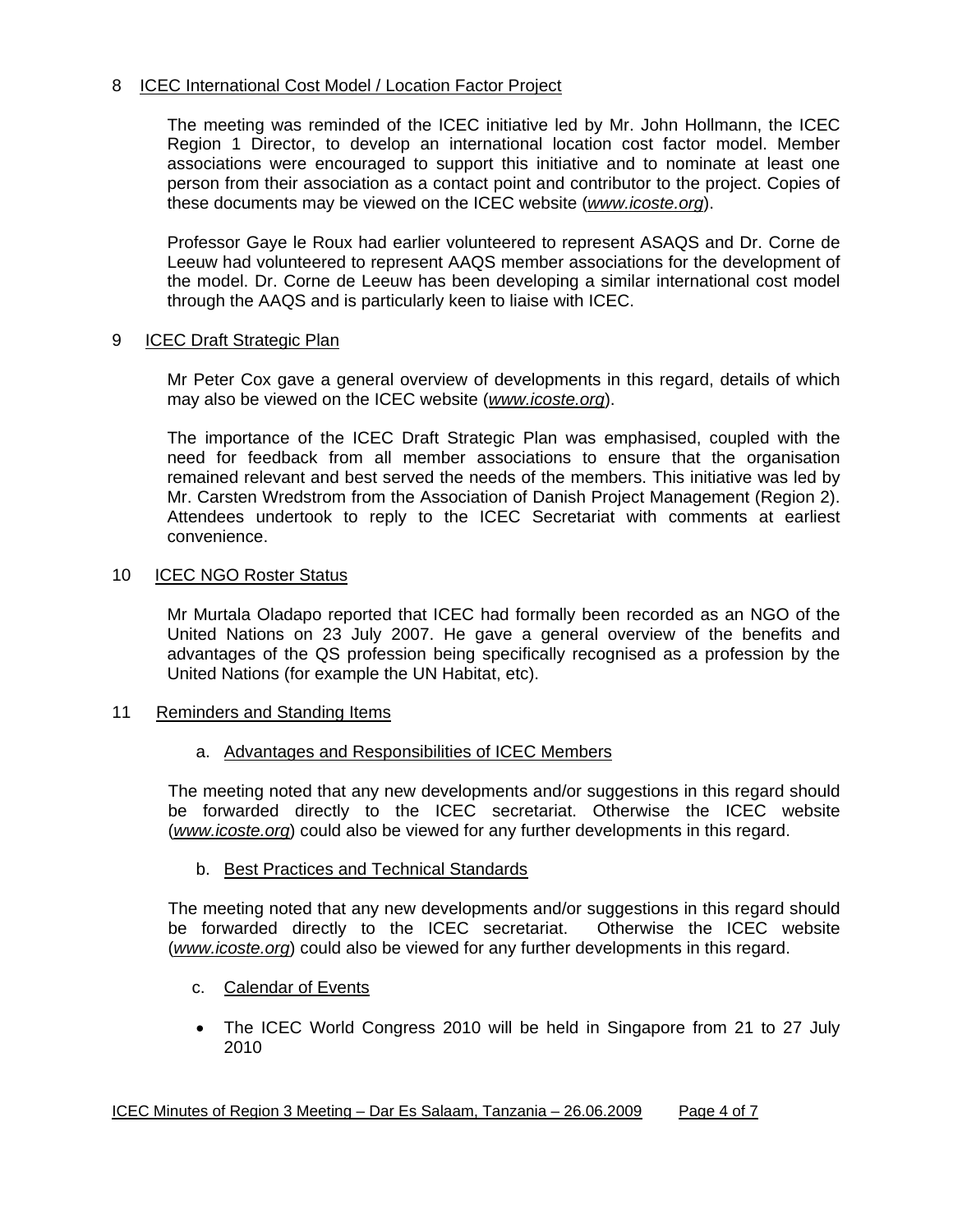- The ICEC World Congress 2012 will be hosted by the ASAQS in Durban, South Africa from 23 to 27 June 2012. This was confirmed and ratified during the ICEC Congress held in Toronto, Canada during July 2008
- The ICEC International Congress 2014 will be held in Region 2 (Europe) venue and hosts to be announced and advised
- The meeting noted that any planned functions and/or events should be forwarded directly to the ICEC secretariat on an ongoing basis.

#### 12 Continuing Professional Development (CPD)

Mr Murtala Oladapo encouraged member associations to have their CPD programmes accredited with the ICEC so that their members can use the post nominals *ICECA* in their personal capacity. It was pointed out that ICEC accredits CPD programmes of member associations and these are renewable every two years.

The meeting also resolved that more emphasis should be placed on undertaking CPD programmes jointly with the AAQS structures. The accreditation of educational programmes to be further investigated as a joint venture within Region 3. The certification of programmes should be better co-ordinated between the ICEC and AAQS organisations to avoid duplication and wasted effort.

#### 13 Publications– International Roundup

#### *a. International Roundup:*

The meeting noted the ongoing need to forward articles and newsworthy items directly to the ICEC secretariat for publication in the ICEC *International Roundup*. It was noted that to submit articles in the publication was free of charge and it could freely be downloaded from the ICEC website (*www.icoste.org*). It provided all member institutions a good opportunity to advertise their activities to the general membership.

Member association were also encouraged to keep their details current and up to date at all times. This should be done at least annually to ensure that the details of their Presidents, etc were regularly updated.

#### b. International Standards:

The meeting noted that the current listing is available on the ICEC website (*www.icoste.org*) for general member use.

#### 14 Other Business

#### a. Accreditation of Tertiary Institutions

The meeting was advised that the South African Council for the Quantity Surveying Profession (SACQSP), together with the RICS, have jointly accredited 7 Universities and 3 Universities of Technology that currently offer Quantity Surveying programmes in South Africa. The SACQSP had earlier also offered the AAQS to accredit other Universities within some of the Region 3 countries. This accreditation may be done on the request and at the cost of the tertiary institution seeking the accreditation. One such University (Dar Es Salaam, Tanzania) had already taken up this offer and was successfully accredited.

ICEC Minutes of Region 3 Meeting – Dar Es Salaam, Tanzania – 26.06.2009 Page 5 of 7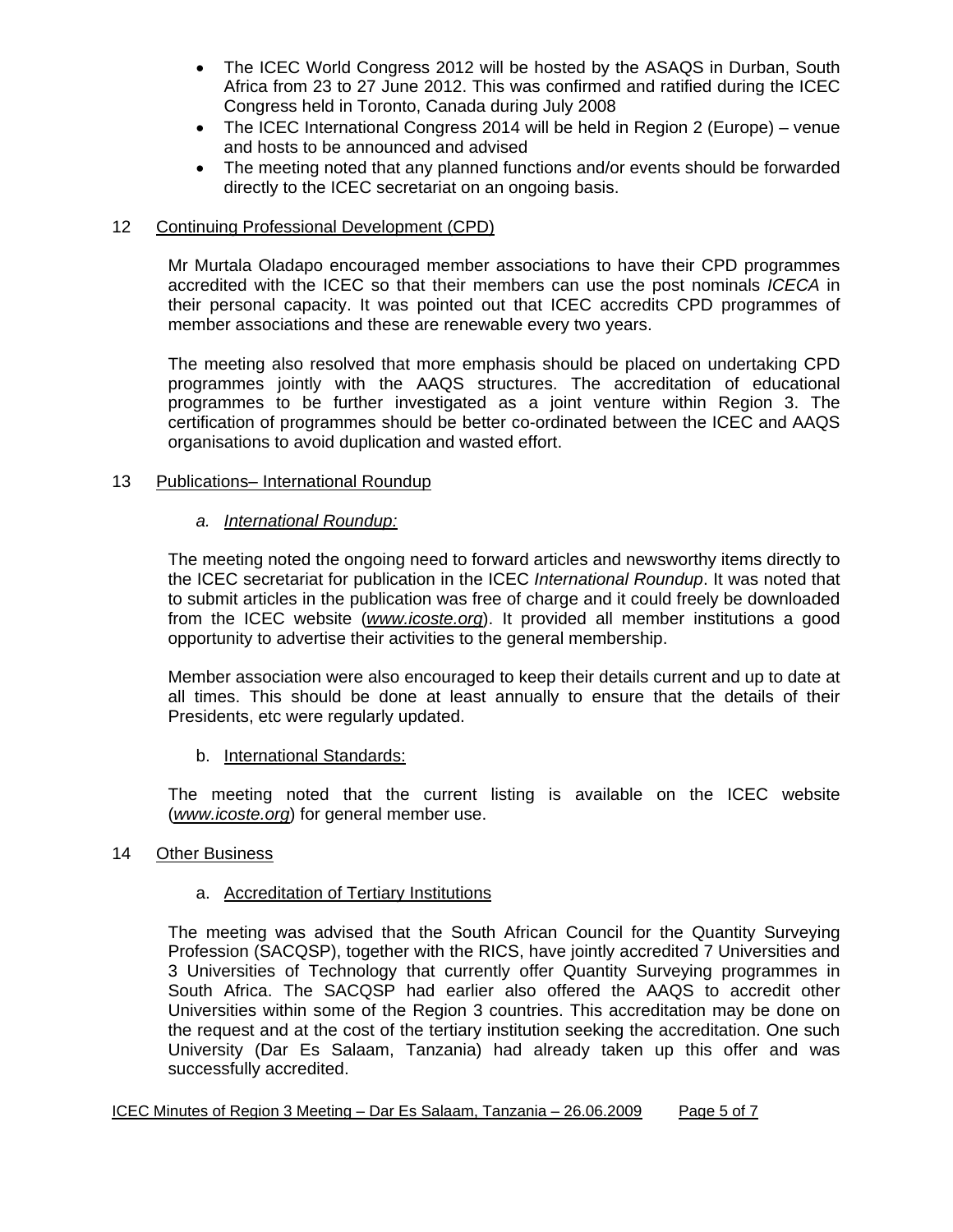The meeting resolved to encourage other Region 3 Universities to take up this offer and that both the AAQS and ICEC organisations should support and encourage this venture.

#### b Posthumous DIF Award to Mr Francis Githaiga

As detailed earlier, Mr Francis Githaiga (from Kenya) was posthumously awarded the DIF award at the ICEC Congress held in Toronto, Canada during July 2008. Mr Peter Cox formally handed the award certificate to Mr Dan Kimoro (President of AAQS), who would in turn personally deliver the award to the widow of Mr Githaiga at the next convenient and appropriate occasion.

#### c Thanks to Organisers

Mr Peter Cox thanked all attendees for their attendance and participation at the meeting. He also thanked the TIQS for their hospitality and all the arrangements.

#### 15 General Comments

The following general suggestions and/or proposals were raised by some of the members present at the meeting:

- Graduate programmes are to be encouraged and supported to attract more academics to the profession
- Standards of new members must be maintained and upheld at all times
- Academics should also be encouraged to assist the practising members.

#### 16 Next Meetings

The following tentative dates for future ICEC Region 3 meetings to be noted for consideration (but these are still subject to confirmation):

- Nairobi, Kenya October 2009
- Cape Town, South Africa October 2010
- Durban, South Africa June 2012.

#### 17 Closure

The Chairman thanked everyone for their attendance and active participation in the meeting.

There being no further business to discuss, the meeting was adjourned at 11h05.

Minutes prepared by: EGON WORTMANN